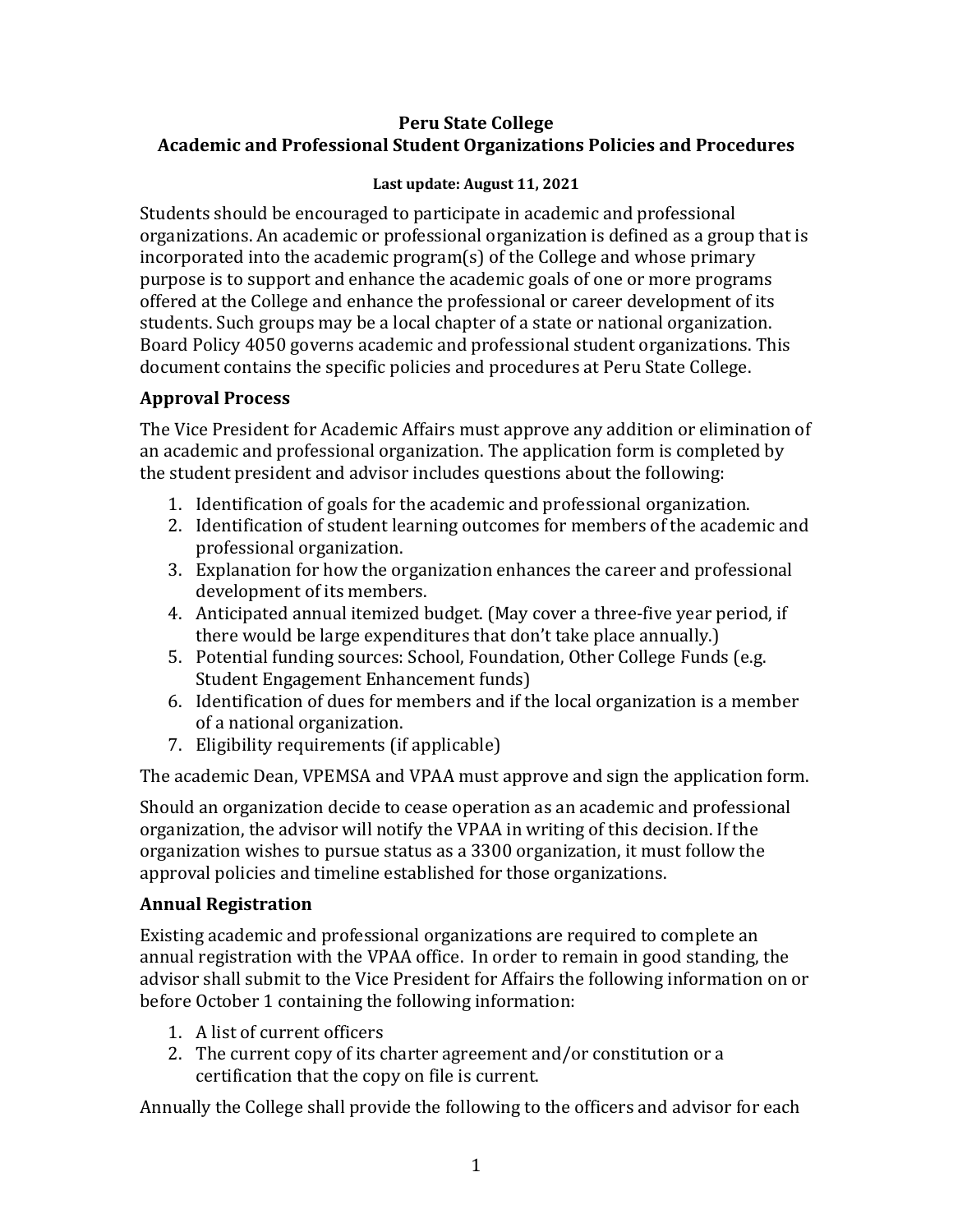recognized academic and professional organization:

- 1. A copy of Board Policies 4050, 3100 and any other relevant policies;
- 2. Applicable College rules, procedures, and forms; and
- 3. Recommended practices regarding cash handling, accountability, and record keeping

All new charter agreements and/or constitutions and any revisions to existing charter agreements and/or constitutions must be approved by the Vice President responsible for Academic Affairs. Charter agreements and/or constitutions for recognized academic and professional organizations must comply with all applicable state and federal laws and regulations, Board policies and College rules, including the College's non-discrimination policy. The charter agreement and/or constitution of an organization must affirmatively state that membership in the organizations is open and the organization will not discriminate on the basis of race, color, national origin, sex, sexual orientation, gender identity, disability, religion, or age. An organization exempt under Title IX may maintain its single-gender membership and may modify the non-discrimination statement in its charter and/or constitution to reflect its exempt status.

All academic and professional organizations shall comply with all applicable state and federal laws and regulations, Board policies and College rules with respect to the operation, activities, and membership of the organizations.

# **Student Membership**

Membership in an academic and professional organization must be available to all students who meet eligibility requirements.

## **Advisors**

Each academic and professional organization shall have an advisor who is an employee of the College. Advisors are presumed to be working within the course and scope of their employment when performing the duties of an advisor, regardless of whether they are working in a volunteer capacity.

The role of an advisor is to communicate with, guide, and assist the organization; attend organization meetings, events, and fundraisers; be knowledgeable of all policies that may impact the organization; and monitor compliance with Board and College policies and budgetary/financial guidelines established by the College and student government.

All academic and professional organizations must be accompanied by an advisor when traveling if such travel will involve an overnight stay. All travel by an advisor must be approved pursuant to established Board and College rules and procedures.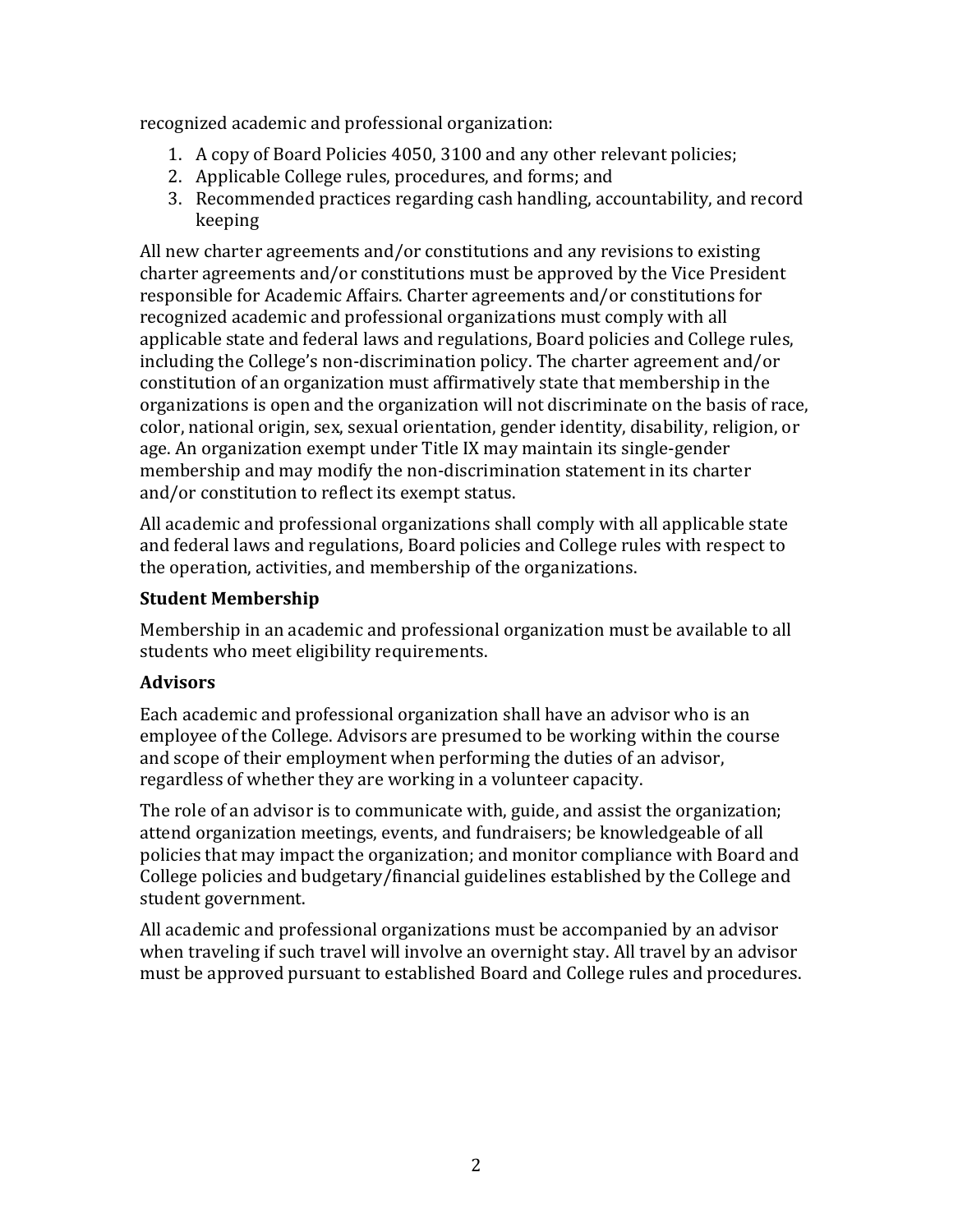# **Funding**

Academic and professional organizations may receive funds from the following sources:

- · State funds from budgets such as the Student Engagement Enhancement fund, School budgets or other budget sources;
- · Donations from individuals, businesses, or other entities and proceeds from fundraising activities conducted in compliance with Board policies.

Academic and professional organizations shall not receive any student activity fees.

Nothing herein shall prohibit the College from working with student organizations to co-sponsor activities or events for students.

Academic and professional organizations may wish to collect money through fundraising activities to support their activities and functions. For purposes of this policy, fundraising is defined as collecting money through donations, sales, and/or event programming for the purposes of budget enhancement.

Only recognized academic and professional organizations may conduct fundraising on campus. Permission for conducting fundraising activities must be obtained in advance by completing the required College form and obtaining necessary College approvals.

# **Travel**

Academic and professional organizations must follow all College and System procedures for travel. Students who travel with an academic and professional organization must have signed the College's waiver form. Students who travel with academic and professional organizations must follow all College and System policies while in travel status and are subject to the disciplinary process if they violate these policies.

Office Assistants can review the status of student travel waivers by viewing the student's myPSC record or running a WebFocus report.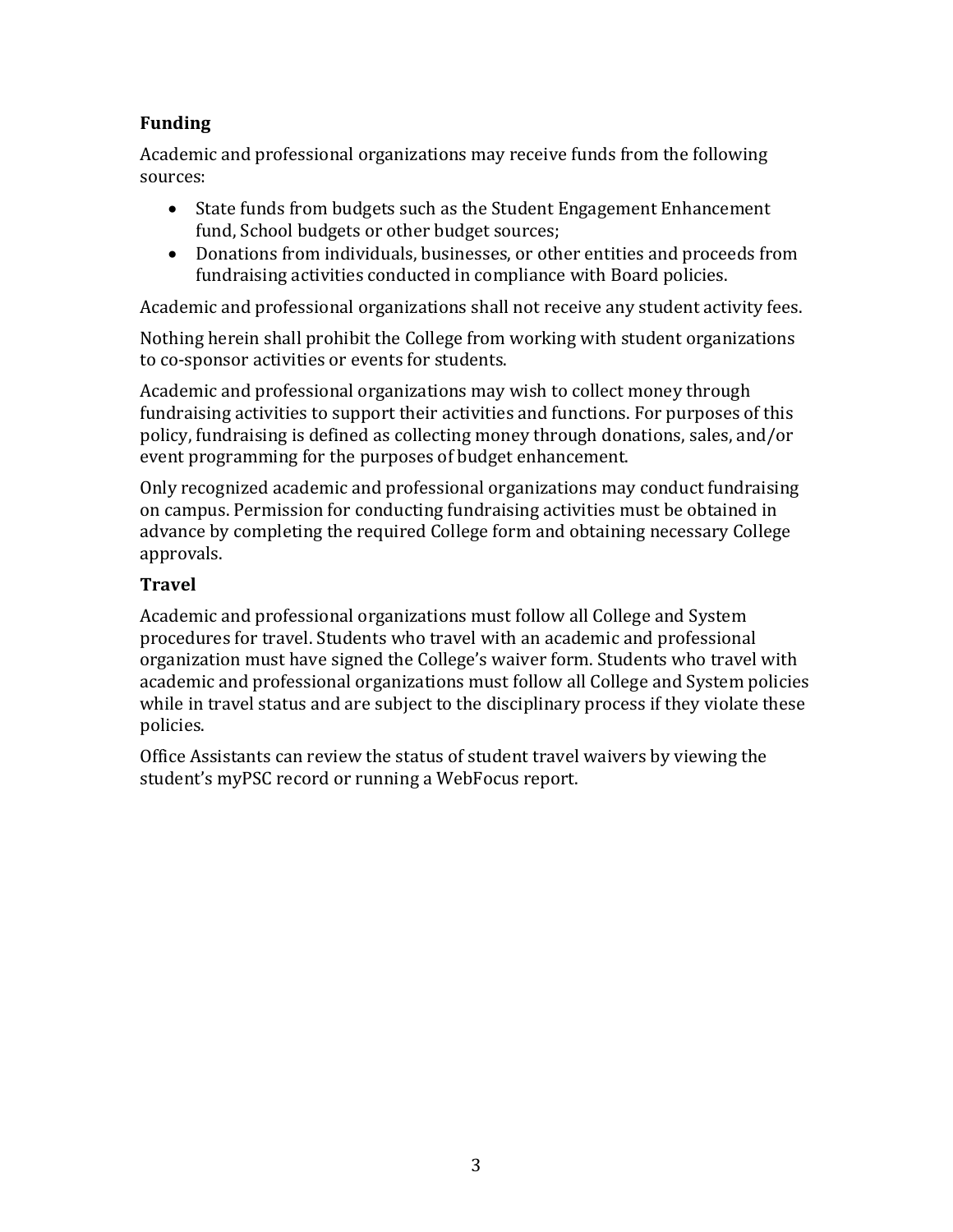## **Accounting Procedures**

Academic and professional organizations shall not receive funding from student activity fees and shall not maintain separate accounts. All funding in support of an academic and professional organization shall be accounted for within the College's regular operating budget. Fundraising may be done through the College Foundation in accordance with College and Foundation rules regarding fundraising by College departments, with funds received then transferred to the College for expenditure.

All academic and professional organizations shall operate within all applicable state and federal laws and regulations, Board policies and College rules including, but not limited to, those related to travel, fundraising, purchasing, and expenditures.

Income should be deposited with the Foundation into an account that is set up for the student organization. This income may be from donors, fundraising activities, or student payments (such as for dues).

Each month, the money is transferred to the Business Office account for the organization. These accounts will have a number. Information about the accounts is available through SAP, just like for regular College accounts.

To access the funds, the following processes apply:

## **Travel**

- · Advisor organizes trip and funding may come from multiple state sources (e.g. Dean, SEE Funds, Student Org account, etc.). Expenses are documented as normal, with different account numbers noted.
- · College vans/cars can be reserved and used with appropriate account charged.
- · Travel expenses for advisors traveling with academic and professional organizations are paid by the College.
- · Students who are members of an academic and professional organization may not travel to, or participate in, a conference or competition without prior approval of the vice president for academic affairs.
- · Students must have signed the College's travel waiver form.

## **Faculty Reimbursement**

· Faculty member completes reimbursement through Concur for expenses related to academic and professional organizations.

## **Student Reimbursement**

- · Student completes reimbursement form to receive reimbursement The form is available on the Faculty and Staff Resources page, under Accounting.
- · Students must have a W-9 on file. All student employees do. Be sure that their local address is included on the form.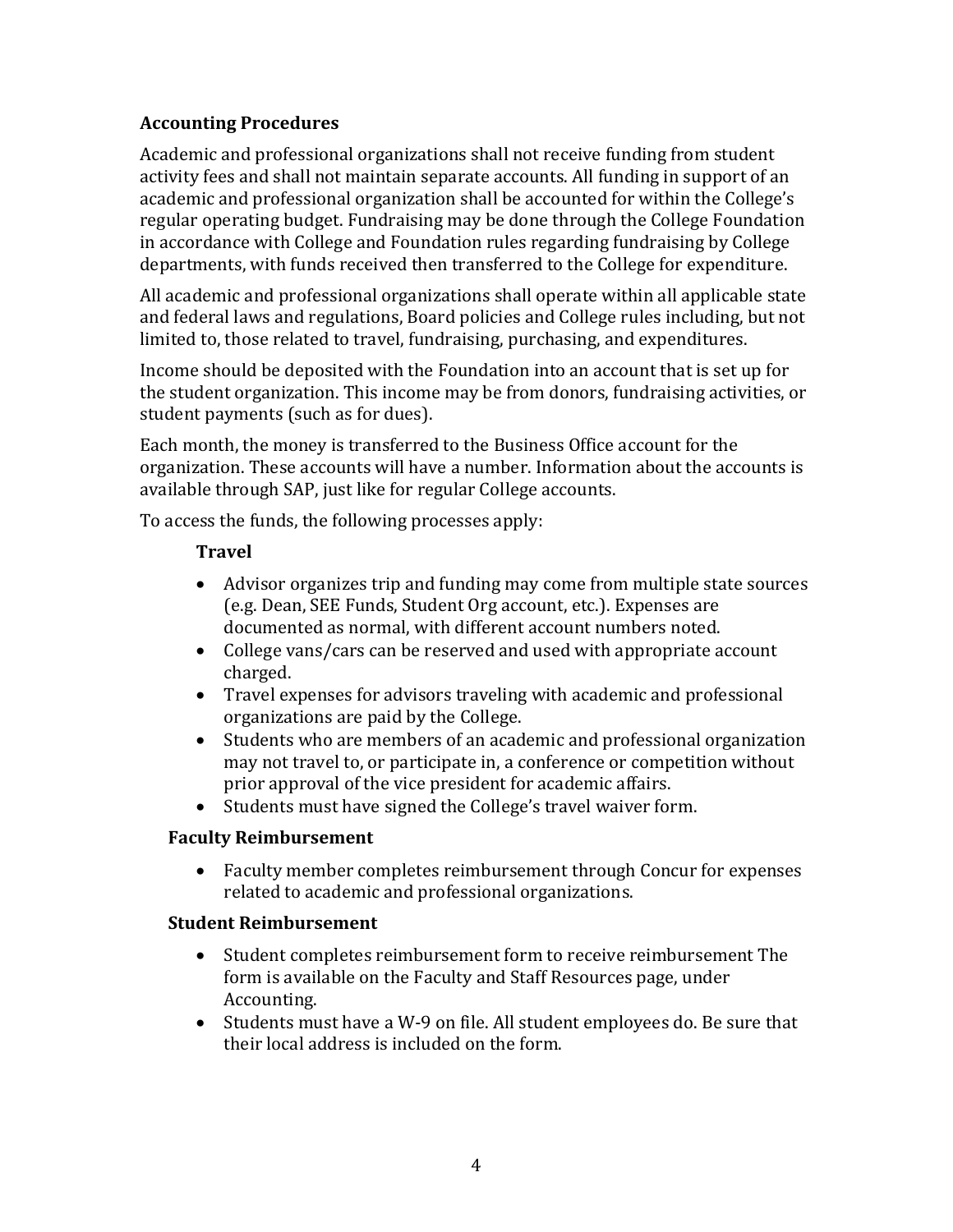#### **Contracts**

· Faculty, staff, advisors and students are **not** to sign contracts or agreements.

#### **Invoices**

- · Invoices are paid as normal, with Dean signature and then to Accounting. If a check is needed for the vendor, it may take two weeks before one can be sent.
- · If a check is needed on the date of the event, be sure to mark the invoice with the term, "50P." This signals to accounting to have a check cut and sent to campus. You can obtain the check from Accounting.

## **Purchasing Cards**

· State purchasing cards may be used. Receipts should be sent to the cardholder and Dean for signature and then to Accounting within 3 days of the purchase.

In general, financial procedures for academic and professional organizations will use the College's normal accounting processes.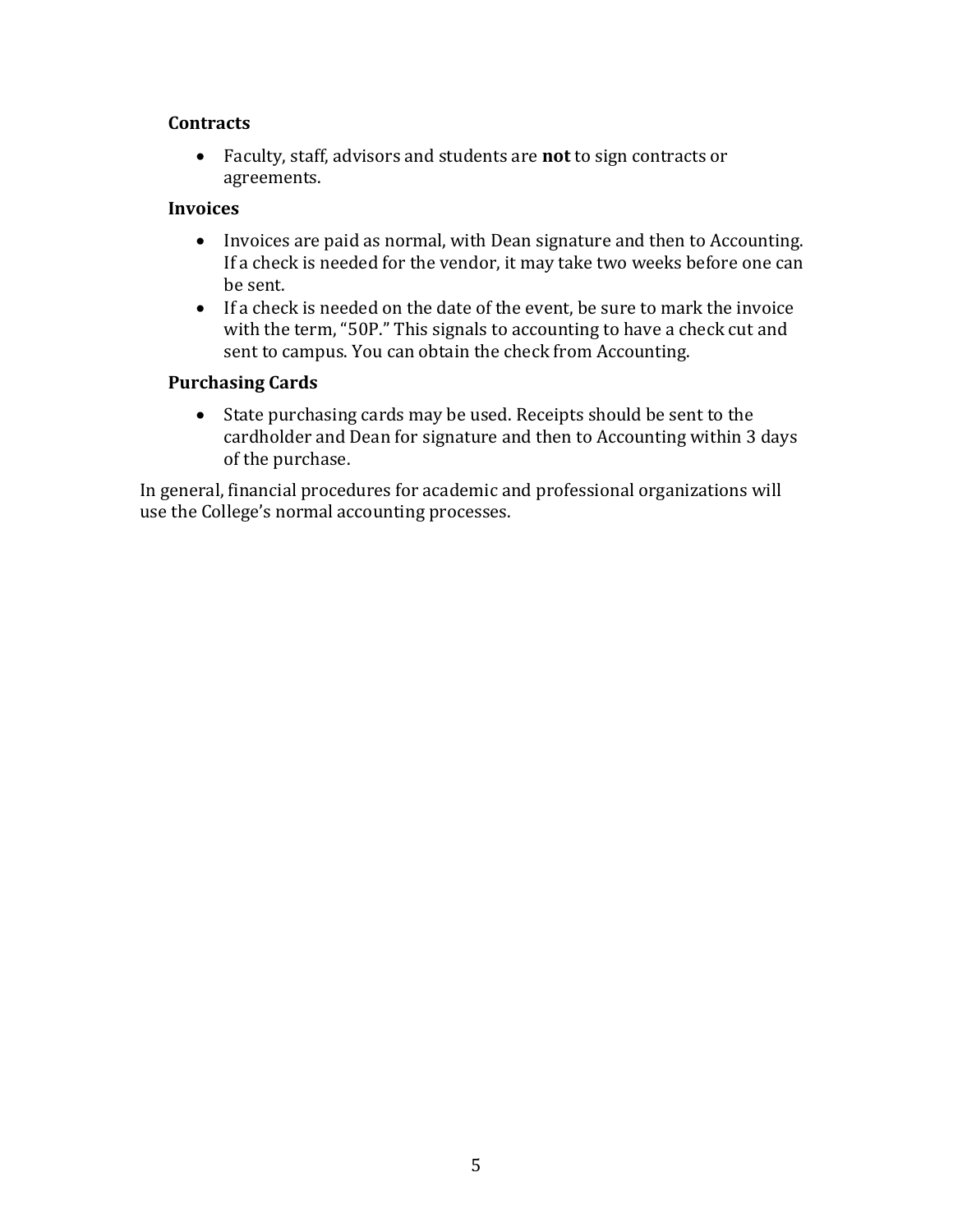# **Helpful Tips for Academic and Professional Organizations**

# **Promotions**

- · **Dining Hall TV and Tables-** Submit posters and ads to SC 111 to have your events advertised in the dining hall
- · **Posting in Residence Halls-** Have flyers approved by the Residence Life Office to post flyers in the halls. (Please note: Only approved sticky putty can be used to hang flyers, do not post on windows or exterior doors)
- · **Student Organization Bulletin Board-** Post your flyer on the designated bulletin board for student orgs in the Student Center. Please be sure to remove the flyer once the event is over
- · **Student Activities and Campus Event Calendar-** email your upcoming events to the Student Activities Coordinator to have them added to the campus website calendar and Bobcat Life app calendar
- · **The Toilet Paper-** Student Orgs can submit events to the Toilet paper. Deadline to submit is every Thursday at 5pm. The Toilet paper will run from Monday- Sunday Submit by emailing the Student Activities Coordinator.
- · **Bobcat Life App-** Have a last minute reminder sent out about your event on the app. Only the first meeting of the semester will be eligible to be announced on the app all other general meetings will be denied.
- · **Announcements-** Get approval from your teachers, coaches or advisors to announce upcoming events in the organizations you are a part of
- · **Student Center Lobby Table-** Reserve a table in the student center lobby to promote your organization. Contact the Student Activities Coordinator at least 2 weeks in advance to book the space
- · **Social Media-** Utilize the platforms where your peer can be found the most! Contact the Student Activities office for a list of student org social media accounts or if you have updates to your social media sites.
- · **Other Organizations** We all have similar goals in mind so WORK TOGETHER!!! Utilize your peers to produce more word of mouth marketing

# **Recruiting**

The Student Activities Office provides two formal opportunities to recruit members each year.

- · Involvement Fair (Sunday of Welcome Weekend)
- · ClubFair (First Wednesday of second semester)

## **Planning an Event**:

**Getting Started**: To begin the planning process, academic and professional organizations are encouraged to begin with space considerations.

1. To request space, contact your advisor or the Student Activities Coordinator, **[chutson@peru.edu](mailto:chutson@peru.edu)**, **[402-872-2252](tel:402-872-2252)**. Whether a simple meeting room, or a complex custom room configuration, campus services can assist in accommodating the needs of the organization. In the room request be sure to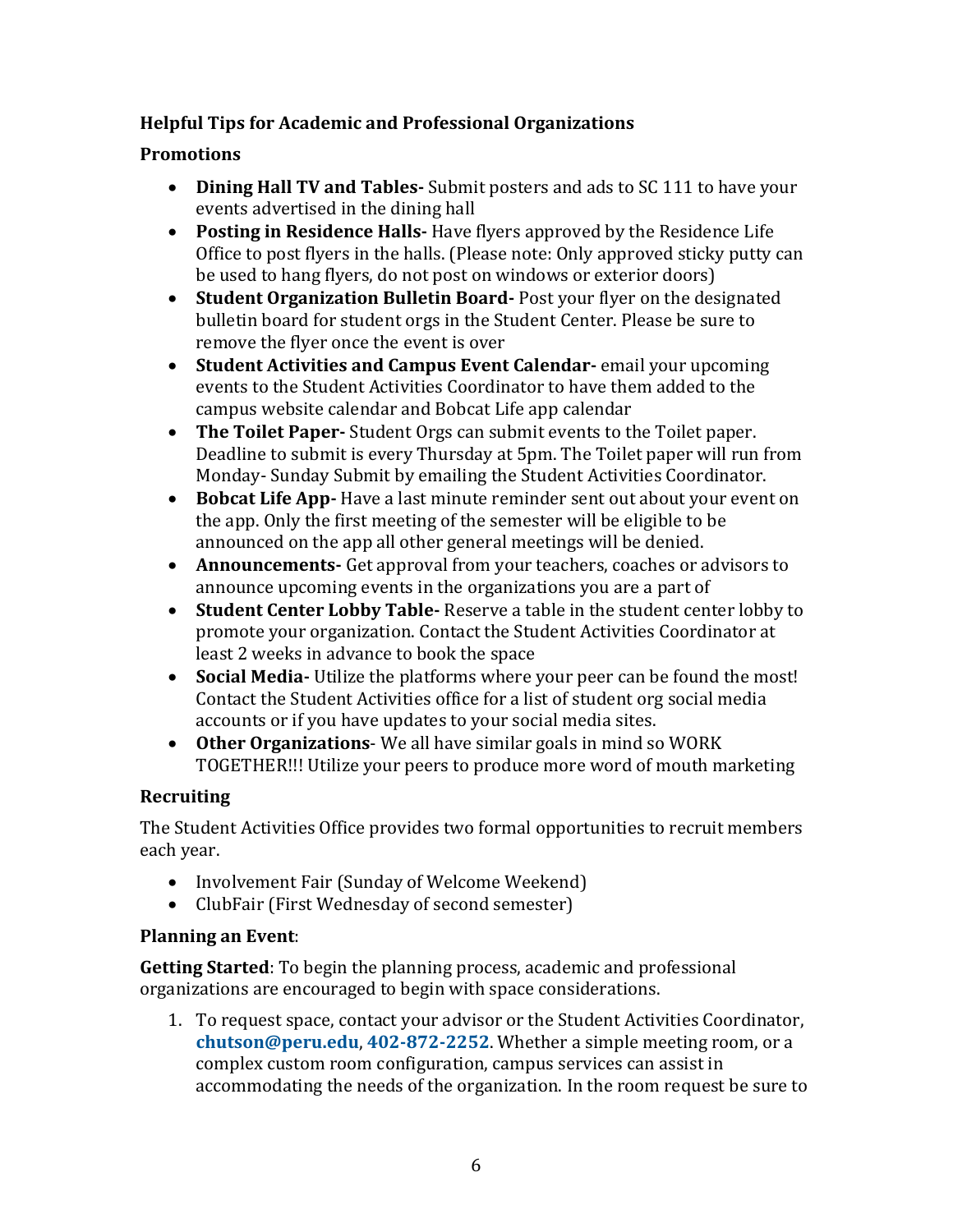include additional service needs including: audiovisual, room set-up, expected attendance, and any other equipment needs

- 2. For more complex events, academic and professional organizations should be prepared to discuss the event details with the Student Activities Coordinator directly.
- 3. Give Student Activities Coordinator revised counts of your attendees, which may affect room setup and other event logistics.

**College Calendar:** Academic and professional organizations may plan events and activities in the Fall and Spring semesters when classes are in session.

**College Closure:** When the College is closed due to emergency events or weather, all events planned by organizations will be cancelled for the duration of the closure. Organizations are encouraged to work closely with their advisor to reschedule the event when an event is cancelled due to a College closure.

**Hosting Events with Food:** Academic and professional organizations are required to use Peru State College Dining Services when hosting events with food in spaces that have been designated Peru State College Dining Services spaces. These spaces include, but may not be limited to, the Student Center.

**Allergies and Accommodations:** When planning events, it is also important to be mindful of allergies (e.g., food, latex, etc.) your members, participants, and guests might have. Eight foods account for 90 percent of all food allergic reactions in the U.S.: milk, eggs, peanuts, tree nuts (e.g., walnuts, almonds, cashews, pistachios, pecans), wheat, soy, fish, and shellfish. If your event is being catered by Peru State College's Creative Dining, guests are requested to notify the contact person for their campus event regarding any special dietary needs at the same time the guest registers or accepts an invitation for an event and no less than three days in advance.

**Collaboration:** Academic and professional organization are encouraged to broaden the scope and reach of their events and activities through collaboration, cosponsorships, and support. Collaboration is an ongoing and continuous partnership with another organization(s) in all aspects of the program planning process. Collaboration includes brainstorm sessions, budget planning, identifying learning outcomes, developing a publicity plan, meeting with executives and advisors of the groups, etc. Academic and professional organizations are encouraged to partner with student organizations; however, organizations should not, under any circumstance, be compelled by faculty or others to support departmental initiatives, speakers, or plans.

Departments should not, under any circumstance, transfer funds to student organizations.

Departments may, where appropriate to the collaboration, share expenses with student organizations.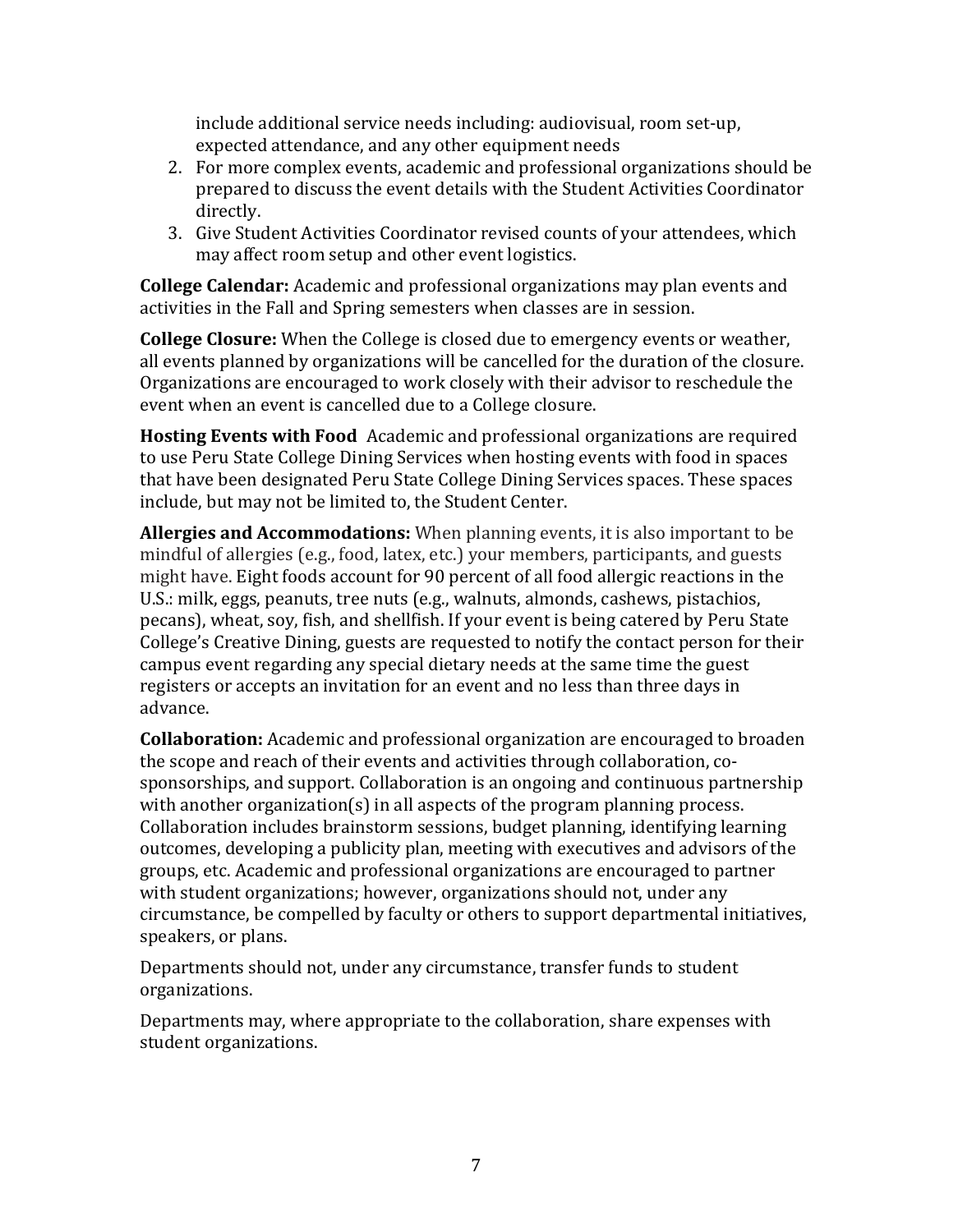**Outdoor Events with Amplification:** Academic and professional organizations may host events outdoors with amplification. Outdoor events that require amplification may be disruptive to the university community and neighbors. In order to ensure we are respectful of our community, academic and professional organizations are required to work closely with the Student Activities Office to follow the procedures outlined below.

- 1. Outdoor amplified events should be set up in one of the following places:
	- a. SAPP Plaza
	- b. The Quad, preferably after work hours (with exceptions)
	- c. Practice Field
	- d. Oak Bowl
	- e. Sports courts at the complex
- 2. Amplified music may be played outside but specific time approval will be on a case by case basis.
- 3. All attempts to point the speakers toward a building to minimize sound traveling toward neighbors' houses are encouraged.

**Ticketed Student Organization Events:** Ticketed student organization events are categorized as seated and non-seated. The Student Activities Office will determine, in conjunction with the student organization, if the event should be ticketed and its category.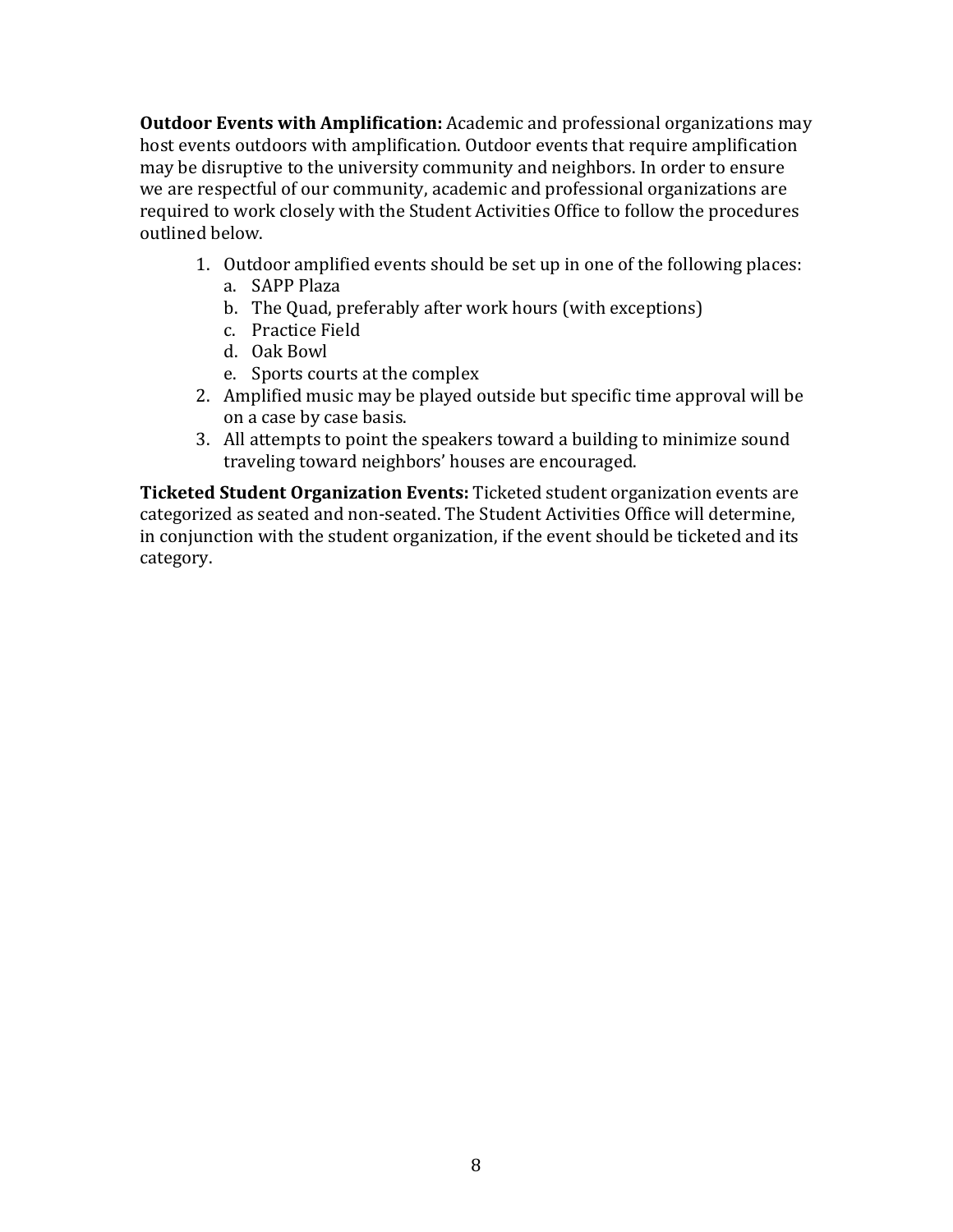#### **4050 Organizations**

## **Frequently Asked Questions**

#### **Q: What happens when we deposit money with the Foundation?**

A: Take checks to Foundation and they will deposit in your 4050 account. Once a month, the Business Office sweeps the account and moves the money into the College accounting system.

## **Q: Can money be deposited directly into the Business Office account?**

A: Yes, but it must be done so within 3 days of being collected and there is no tax receipt provided.

#### **Q: To whom do we make out checks related to fundraising?**

A: Have people make out checks to the "Peru State College Foundation."

## **Q: What can money we raise be spent on?**

A: All 4050 organizations must follow state and College policies and procedures for expenditures. If you have a question about the appropriateness of an expense, talk with your Dean, the VPAA or VPAF.

## **Q: What reports do we receive on our accounts?**

A: A monthly report will be sent to the advisor, Dean and OA. You or your OA can also log into SAP and view account balances and transactions at any time.

#### **Q: How do I get our money?**

A: Follow the 4050 Accounting procedures document.

## **Q: Are donations tax-deductible?**

A: Yes. And all donations from individuals will be acknowledged through the Foundation's normal donor thanking process. There is no receipting fee. If a donor has a use for the gift that not be usual (e.g. requiring that a specific event be held), the student organization will be consulted before the gift is received.